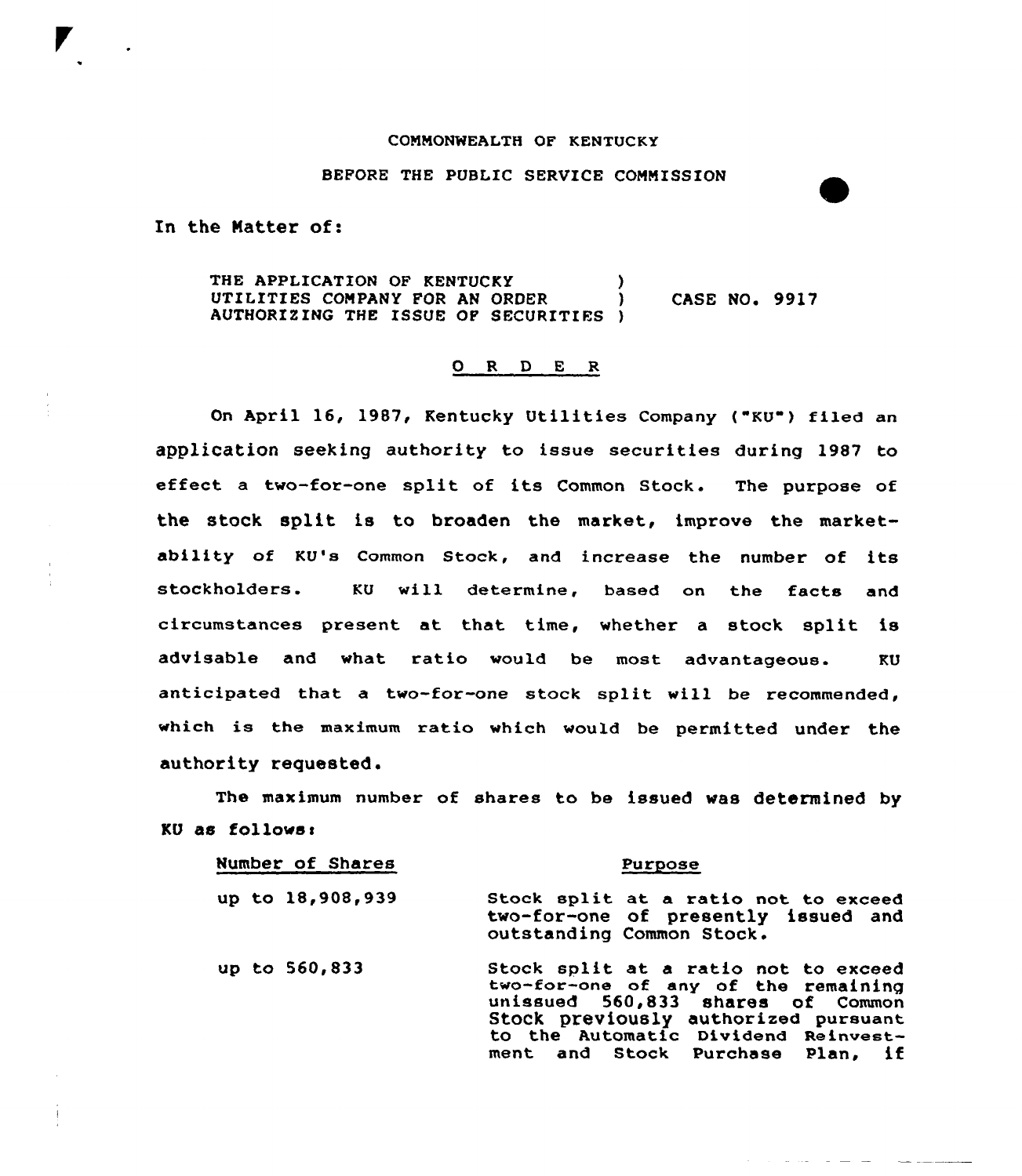issued prior to the stock split effective date.

up to 830,228 Stock split at a ratio not to exceed two-for-one of any of the 830,288 shares of Common unissued but previously authorize pursuant to the Employee Stock pursuant to the Employee Stock<br>Ownerhsip Plan, if issued prior to the stock sp1it effective date.

TOTAL 20,300,000

KU advised the Commission that it expects that at the annua1 meeting, to be held April 28, 1987, KU's stockholders will approve an amendment to KU's Restated Articles of Incorporation, as amended, which will (a) increase the number of authorized shares of capital stock of KU to 87 300,000 from 37,300,000 by increasing the number of authorized shares of Common Stock to 80,000,000 from  $30,000,000$ ; and (b) modify the Common Stock to provide that all shares of Common Stock vill be without par value (constituting a change from a par value of  $$10$  per share).

The Commission, having considered the evidence of record and being advised, is of the opinion and finds that the issuance of the above securities is for lawful objects within the corporate purposes of KU's utility operations, ts necessary and appropriate for and consistent with the proper performance by the utility of its service to the public, and will not impair its ability to perform that service, and is reasonably necessary and appropriate for such purposes.

 $-2-$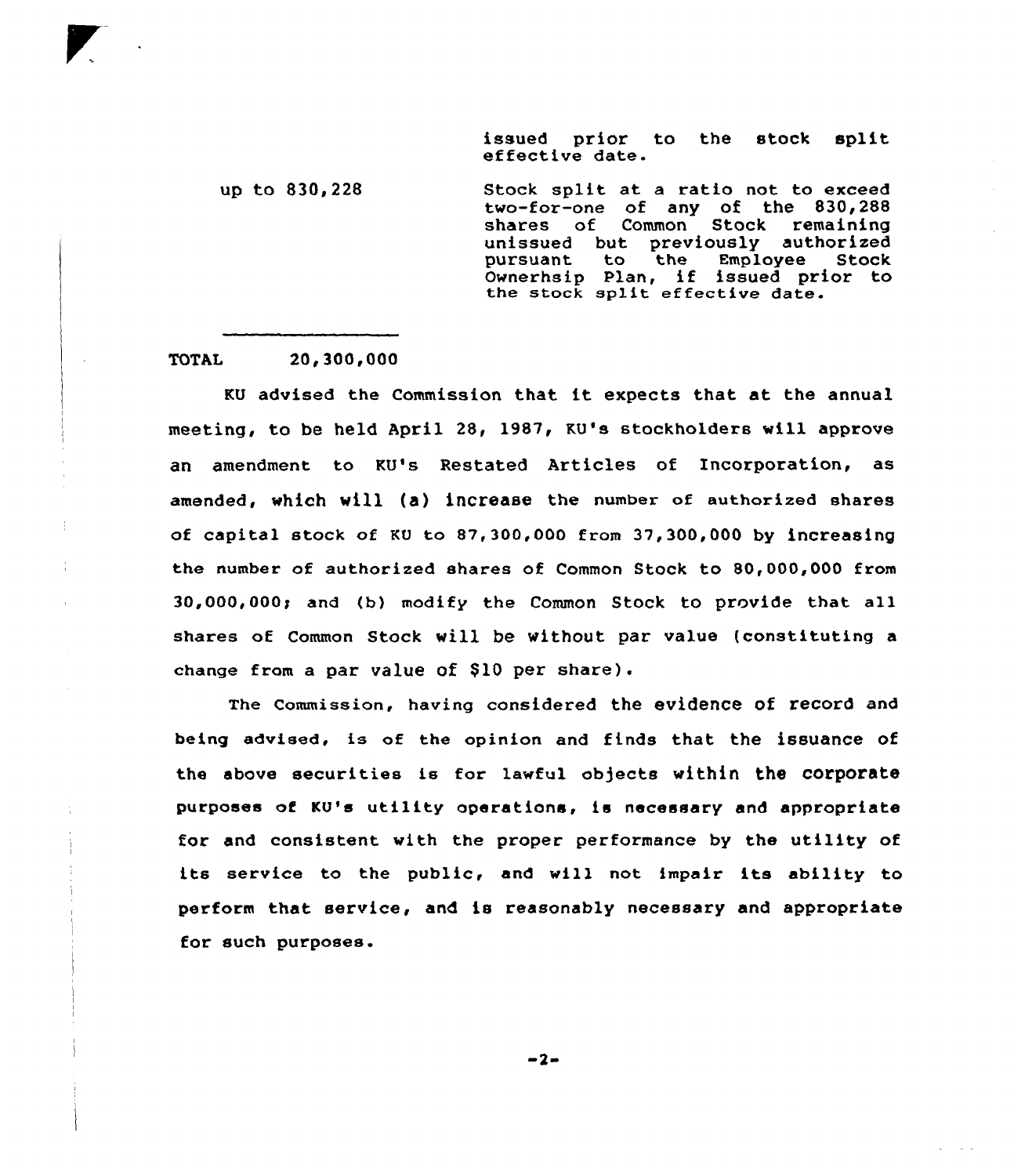IT Is THEREF0RE 0RDERED that:

1. KU be and it hereby is authorized to issue during <sup>1987</sup> Common Stock in one or more stock splits at a minimum ratio of two-for-one, provided that the aggregate number of shares so issued {exclusive of any shares issued and sold pursuant to previous authorization of this Commission) shall not exceed 20,300,000.

2. KU be and it hereby is authorized to modify the Common Stock to provide that all shares of the Common Stock vill be without par (constituting a change from a par value of \$10 per share).

3. Any issuance pursuant to the authority contained in this Order shall occux on ox befoxe December 31, 1987, unless such date be extended by further Order of the Commission.

4. KU shall, prior to each issuance of securities authorized herein, file with the Commission a statement setting forth the anticipated date or dates of issuance of the securities authorized hexein, the Articles of Amendment to KU's Restated Articles of Incorporation, as amended, authorizing the increase in KU's authorized shares, and the resolution adopted by KU's Board of Directors authorizing the stock split.

5. KU shall, as soon as reasonably possible after each issuance of securities authorized herein, file with the Commission a statement setting forth the date or dates of issuance of the securities authorized herein. KU shall also file, as soon as reasonably possible after each issuance of securities authorized herein, a statement setting forth all anticipated costs and

 $-3-$